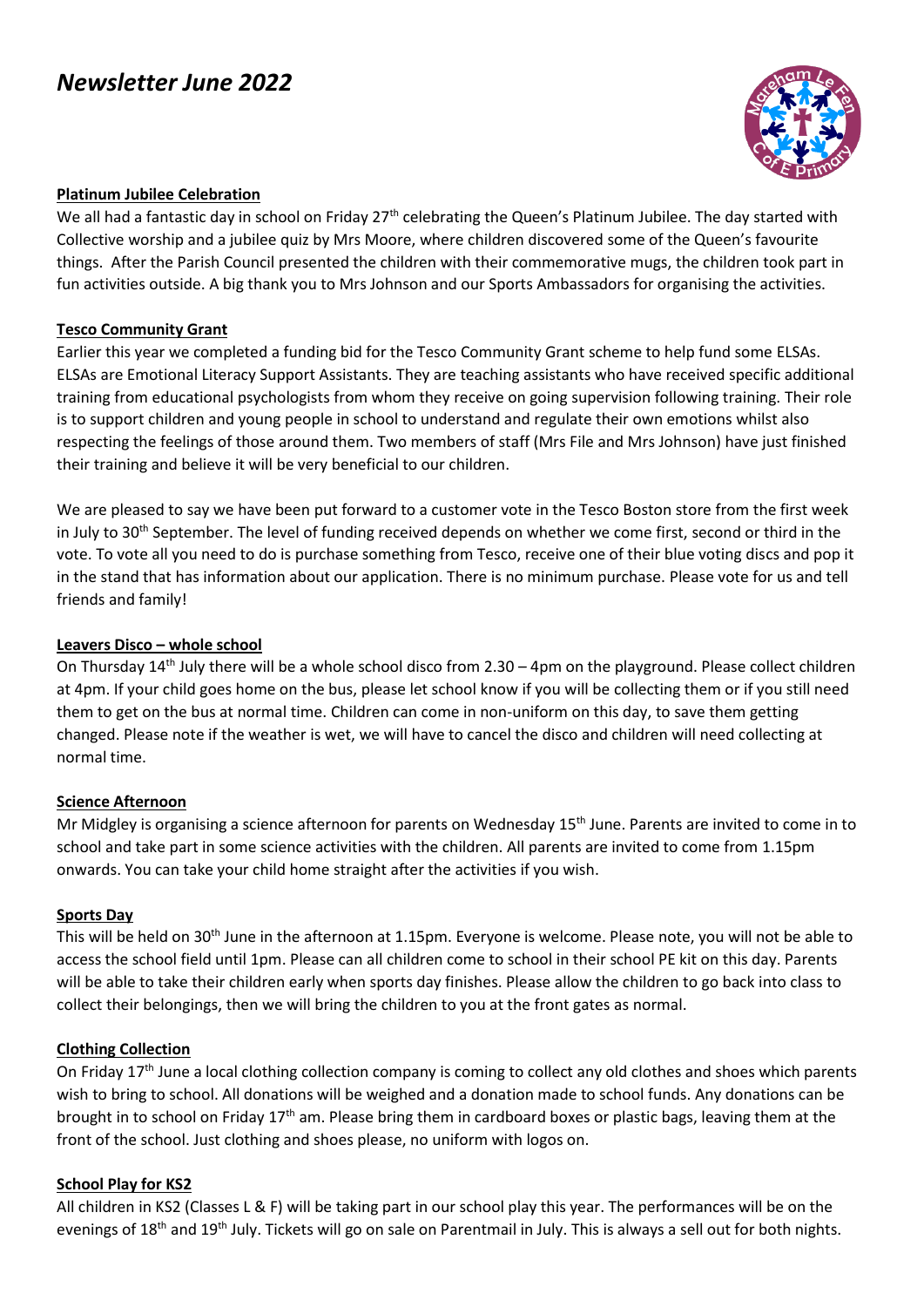We will start by limiting tickets to 3 per KS2 family, then if we have spares we will let everyone know. Sorry, we have to adhere to fire regulations regarding numbers in the hall. There will be no room for pushchairs.

## **Year 6**

The Year 6 after school leavers event will be on Thursday 7<sup>th</sup> July straight after school. We will provide tea. Year 6 children need to bring a change of clothes to change in to at 3.15pm. The clothing needs to be something they can move freely in (leggings/t-shirts/shorts etc but not school PE kit) and trainers. Please also send a towel in case they get wet. There will be a permissions form on Parentmail in the next few days.

Diary Dates

# **2022**

**June th: Return to school th: Science afternoon for parents 1.15pm onwards. See above th: Clothing collection th: Sports day 1.15pm**

**July**

 **th: Parents Evening for New Reception parents September 2022 th: Class L trip to Lincoln during the school day th: Year 6 Leavers event after school th: Induction day for Year 6 pupils at Banovallum, QEGS and Barnes Wallis. th: Induction morning for New Reception 2022 children th: Transition day in school th: Leavers disco: Whole school can attend 2.30pm to 4pm th: Reports to parents th: School Play KS2 - evening th: School Play KS2 - evening nd: Leavers Service for Year 6 at 9am. Year 6 parents welcome. nd: Last day of term**

**September 2022 6 th: Tuesday – return to school**

### **Term dates 2021/2022**

| Term 5                                                                | to            |              |
|-----------------------------------------------------------------------|---------------|--------------|
|                                                                       | <b>Friday</b> | 27 May 2022  |
| Bank Holidays:-<br>Monday 2 May 2022, Thursday 2 & Friday 3 June 2022 |               |              |
|                                                                       | <b>Monday</b> | 6 June 2022  |
| Term 6                                                                | to            |              |
|                                                                       | <b>Friday</b> | 22 July 2022 |

# **Term dates for 2022/2023 are on the school website**